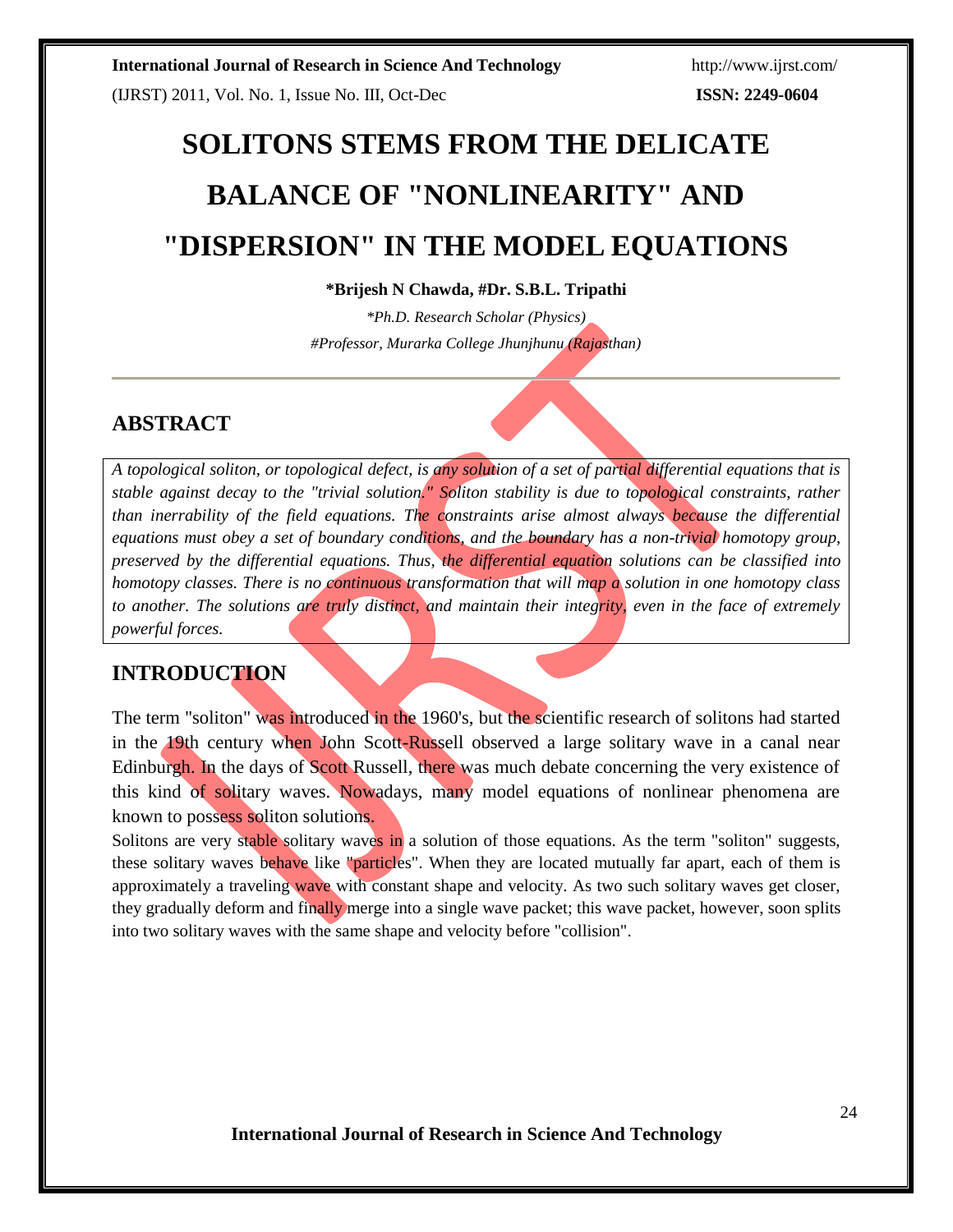(IJRST) 2011, Vol. No. 1, Issue No. III, Oct-Dec **ISSN: 2249-0604**



The stability of solitons stems from the delicate balance of "nonlinearity" and "dispersion" in the model equations. Nonlinearity drives a solitary wave to concentrate further; dispersion is the effect to spread such a localized wave. If one of these two competing effects is lost, solitons become unstable and, eventually, cease to exist. In this respect, solitons are completely different from "linear waves" like sinusoidal waves. In fact, sinusoidal waves are rather unstable in some model equations of soliton phenomena. Computer simulations show that they soon break into a train of solitons.



# **Definition:**

A single, consensus definition of a soliton is difficult to find. Drazin and Johnson (1989) ascribe 3 properties to solitons:

- 1. They are of permanent form;
- 2. They are localized within a region;
- 3. They can interact with other solitons, and emerge from the collision unchanged, except for a phase shift.

More formal definitions exist, but they require substantial mathematics. Moreover, some scientists use the term *soliton* for phenomena that do not quite have these three properties (for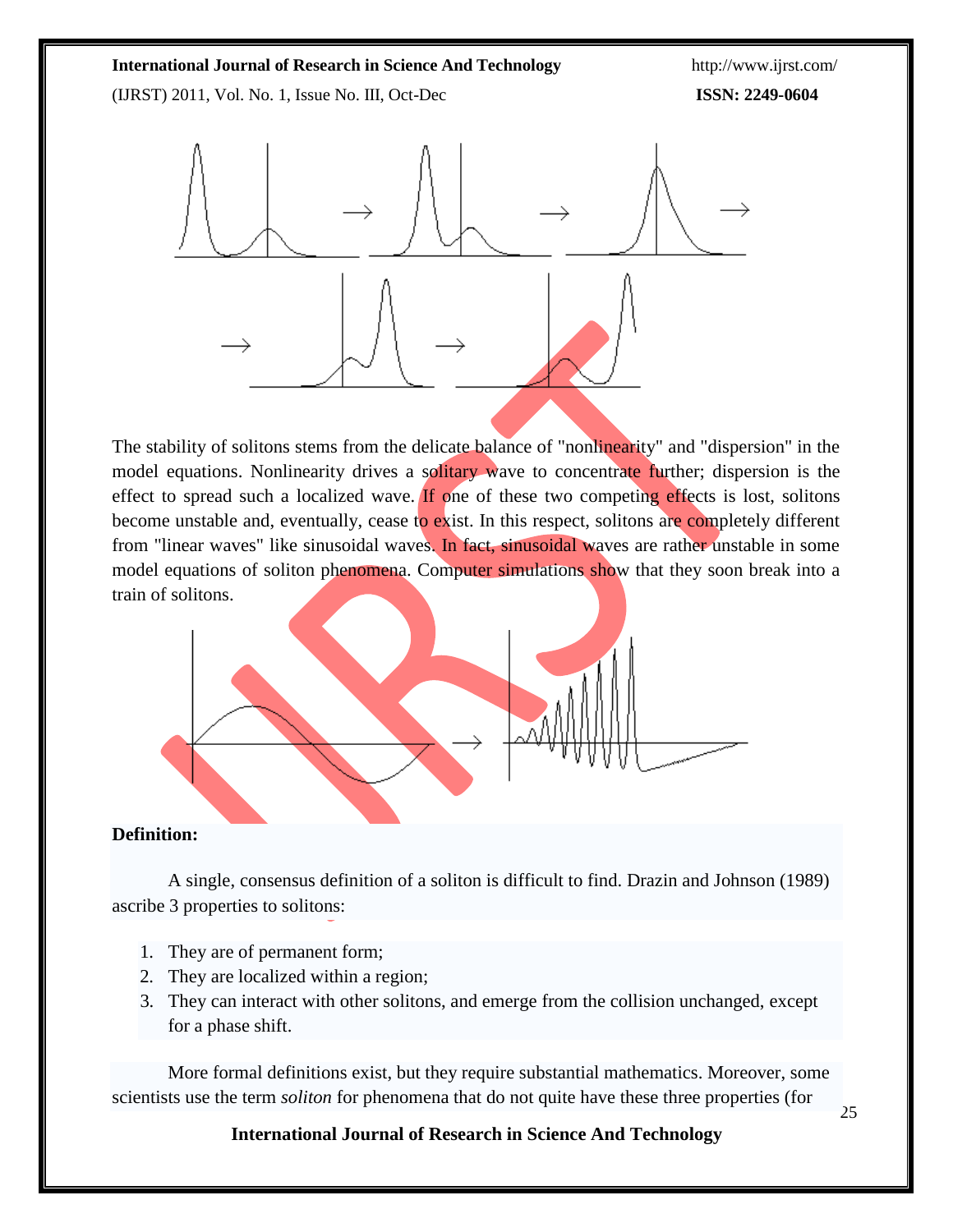(IJRST) 2011, Vol. No. 1, Issue No. III, Oct-Dec **ISSN: 2249-0604**

instance, the 'light bullets' of nonlinear optics are often called solitons despite losing energy during interaction).

# **Explanation:**

Dispersion and non-linearity can interact to produce permanent and localized wave forms. Consider a pulse of light traveling in glass. This pulse can be thought of as consisting of light of several different frequencies. Since glass shows dispersion, these different frequencies will travel at different speeds and the shape of the pulse will therefore change over time. However, there is also the non-linear Kerr effect: the refractive index of a material at a given frequency depends on the light's amplitude or strength. If the pulse has just the right shape, the Kerr effect will exactly cancel the dispersion effect, and the pulse's shape won't change over time: a soliton.

Many exactly solvable models have soliton solutions, including the Korteweg deVries equation, the nonlinear Schrödinger equation, the coupled nonlinear Schrödinger equation, and the sine-Gordon equation. The soliton solutions are typically obtained by means of the inverse scattering transform and owe their stability to the inerrability of the field equations. The mathematical theory of these equations is a broad and very active field of mathematical research.



*Fig. 2.12: Experimental Setup*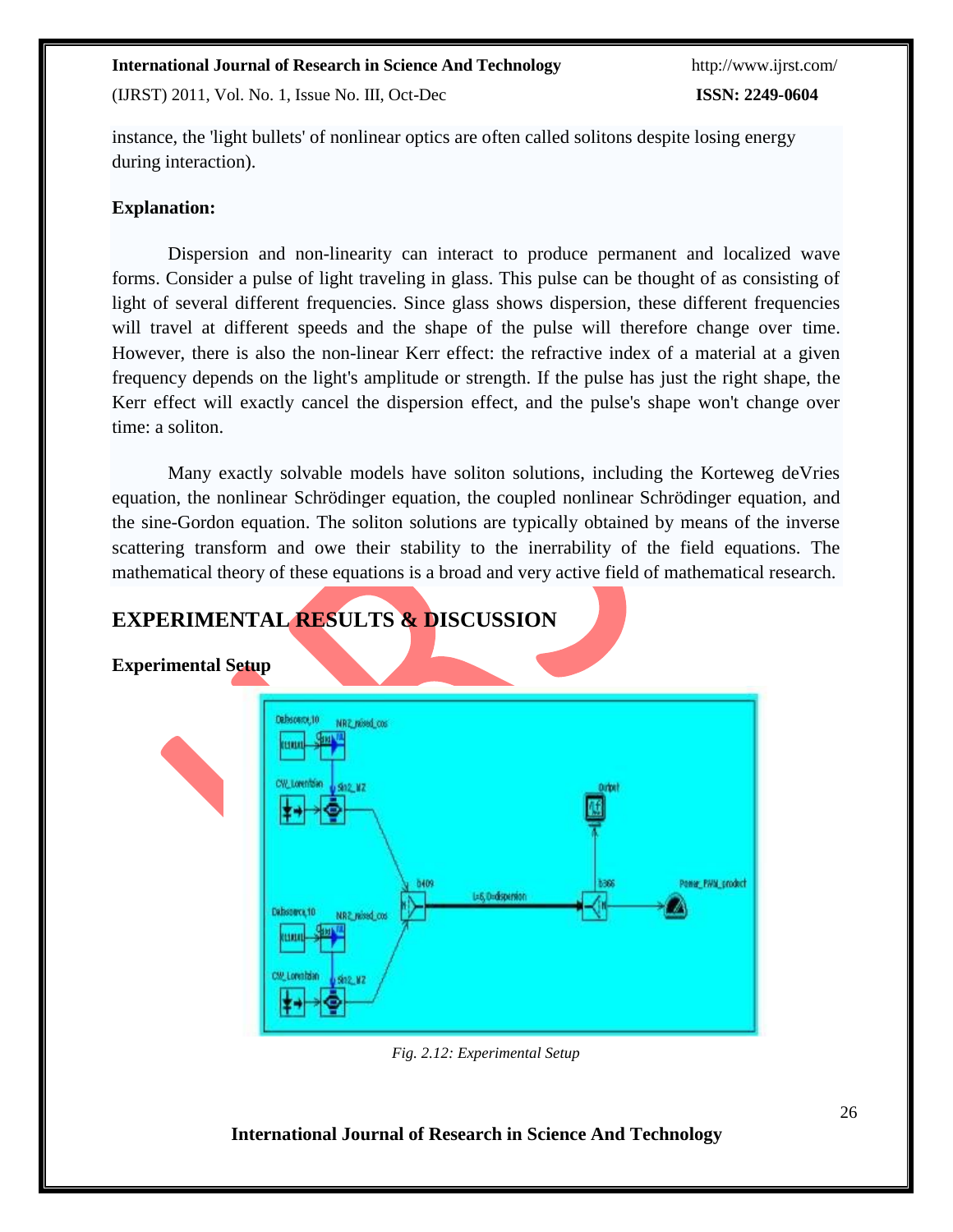(IJRST) 2011, Vol. No. 1, Issue No. III, Oct-Dec **ISSN: 2249-0604**

The experimental setup in Fig. 2.12 contains data source, Continuous wave laser source, Mach Zender modulator, driver, splitter, combiner, spectrum analyzer, and a power meter. The data source produces data at a rate of 10 GB/s or higher in the form of ones and zeroes. This data is then transferred to the driver which is a device that is used to convert the binary zeroes and ones into electrical format i.e. NRZ or RZ format. The signal is then passed on to Mach Zender modulator. A modulator is a device that modulates carrier signal according to the modulating signal. Here the modulating signal is the one passed on from the driver and the carrier signal wavelength is provided by the continuous wave laser.

It must be noted that the optical signal is transmitted at a particular wavelength generated by the continuous wave laser and at a particular power level. The two optical signals of particular wavelength and power are multiplexed through combiner and are transmitted through the optical fiber cable. The optical signal at the receiving end is passed on to splitter through which multiple analyzing components can be attached to make analysis of the received signal.

# **RESULT AND DISCUSSION**

In this experimental setup the two lasers are operating at center frequencies of 193.025 THz and 193.075. Fig. 2.13 shows the input wavelengths to the optical combiner, Fig. 2.14 shows the FWM cross products and Fig. 2.15 shows plot of power vs. dispersion.



*Fig. 2.13: Input Wavelengths (Power density vs. Frequency)*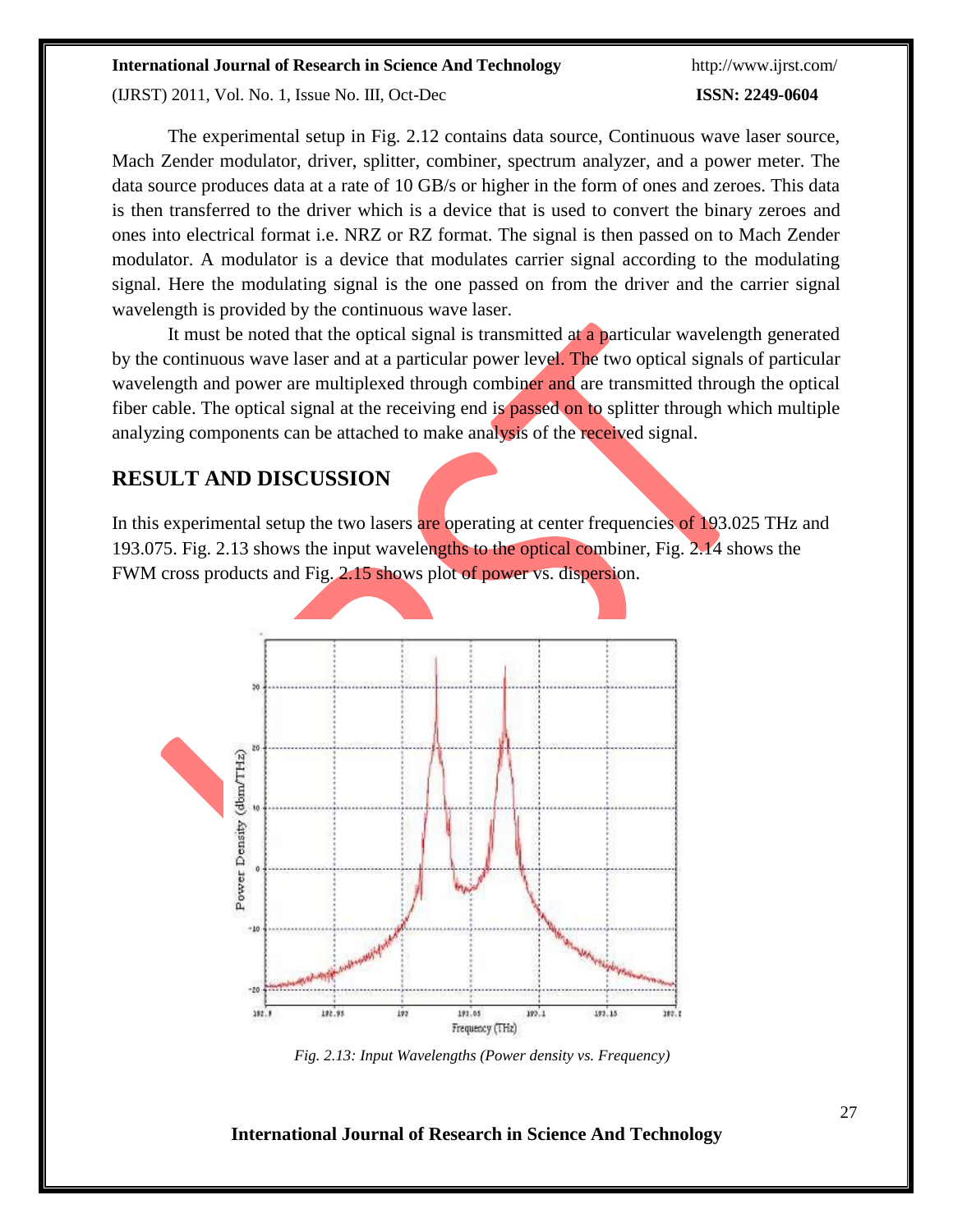(IJRST) 2011, Vol. No. 1, Issue No. III, Oct-Dec **ISSN: 2249-0604**





Optical fibers exhibit a variety of nonlinear effects. Nonlinear effects are feared by telecom system designers because they can affect system performance adversely. Presence of these non linear effects in the optical fiber communication systems like WDM systems can adversely affect the communication between two receiving ends. That is it can lead to transference of wrong or incorrect data to the receiving end due to interchannel mixing if the sideband wavelengths generated due to FWM coincide with the original wavelengths carrying data.

These nonlinear effects can be managed through proper system design. There are many ways by which these nonlinear effects can be reduced. However, nonlinear effects are also useful for many device and system applications: optical switching, soliton formation, wavelength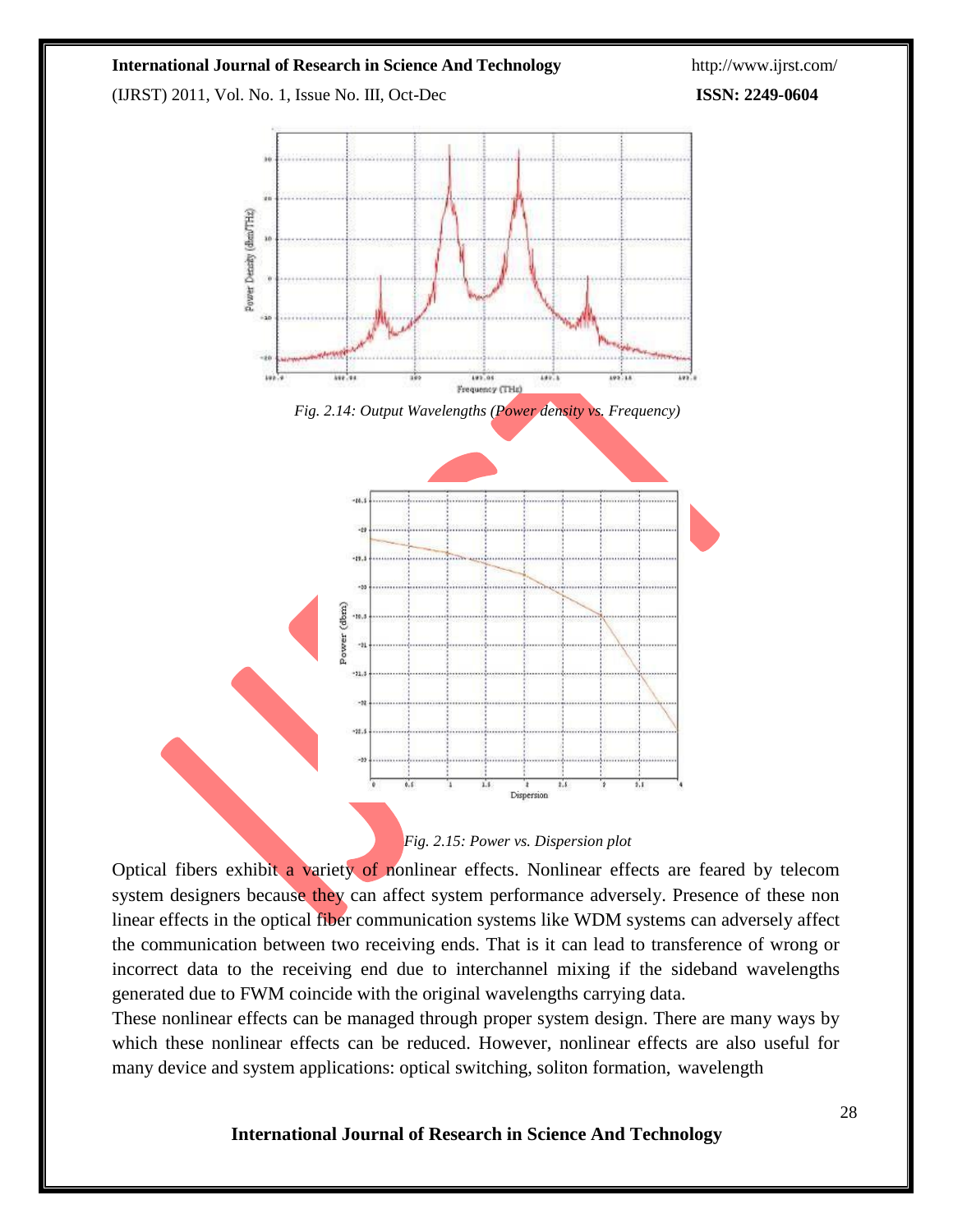(IJRST) 2011, Vol. No. 1, Issue No. III, Oct-Dec **ISSN: 2249-0604**

conversion, broadband amplification, demultiplexing, etc. New kinds of fibers have been developed for enhancing nonlinear effects.

# **CONCLUSION**

In this work, we have proposed a new type of the multidimensional model in nonlinear optics. It combines self-defocusing nonlinearity and normal group-velocity dispersion with periodic modulation of the local refractive index in the one or two transverse directions (in the 2D and 3D models, respectively). Strictly speaking, multidimensional (spatiotemporal) solitons cannot exist in media of this type, as the system's spectrum contains no true bandgap. Nevertheless, solitons which seem as completely localized ones are predicted by the variational approximation, and found in direct simulations.

# **REFERENCES**

Linn F. Mollenauer and James P. Gordon (2006). *Solitons in optical fibers.* Elsevier Academic Press.

Stolen, R. H. and C. Lin, "Self-phase modulation in silica optical fibers," Physical Review A, Vol. 17, No. 4, 1448–1453, 1978.

Singh, S. P. and N. Singh, "Nonlinear effects in optical fibers: Origin, management and applications," Progress In Electromagnetics Research, PIER 73, 249–275, 2007.

Chestnut, D. A. and J. R. Taylor, "Compact, synchronously diode pumped tunable fiber Raman source of subpicosecond solitons around 1.6  $\mu$ m," Opt. Lett., Vol. 29, 262, 2004.

Efimov, A., A. J. Taylor, F. G. Omenetto, and E. Vanin, "Adaptive control of femtosecond soliton self-frequency shift in fibers," Opt. Lett., Vol. 29, 271, 2004.

Tauser, F., F. Adler, and A. Leitenstorfer, "Widely tunable sub 20 fs pulses from a compact erbium-doped fiber source," Opt. Lett., Vol. 29, 516, 2004.

J. C. Bagget, T. M. Monro, K. Furusawa, and D. J. Richardson, Opt. Lett., 26, p. 1233, 2001.

T. M. Monro, D. J. Richardson, N. Hroderick and P. J. Bennet, IEEE, J. Lightwave Technol., 18, p. 5056, 2001.

G. Griffel, IEEE, Photon Technol. Lett., 12, P810, 2000.